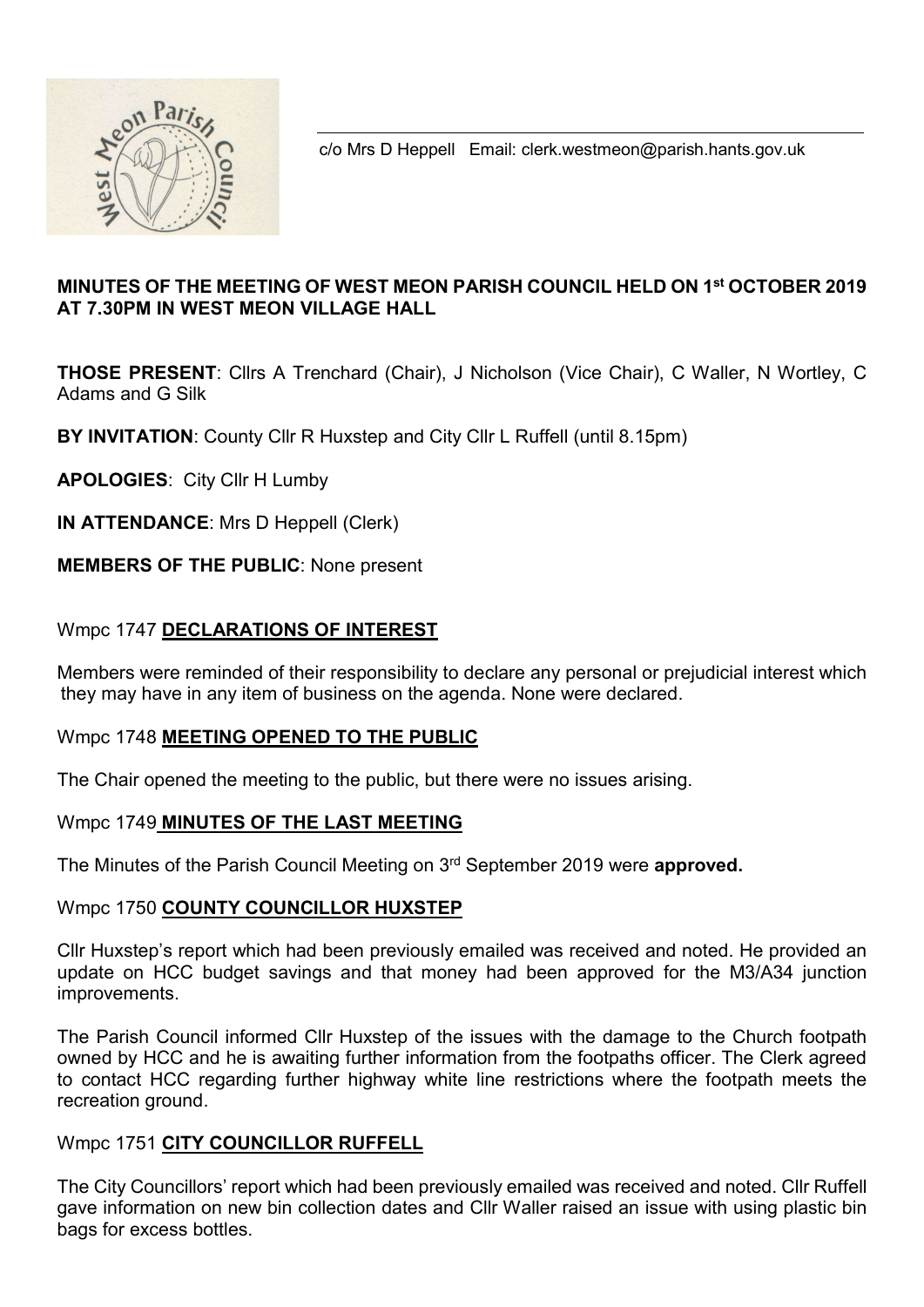# Wmpc 1752 CLERK'S REPORT

The Clerk's report had previously been circulated and was noted by the Parish Council. The Clerk advised that the internal half year audit has been arranged for  $7<sup>th</sup>$  October.

It was **agreed** that Cllrs Waller and Silk would attend the SDNP Hampshire Parishes Workshop at 18.30-21.30 on Tuesday 29<sup>th</sup> October at Meon Hall, Meonstoke.

## TO RECEIVE WORKING GROUPS

## Wmpc 1753 PLANNING

Cllr Waller advised that the re-edited Village Design Statement was with SDNP for further comment.

Planning application SDNP/19/04664/LIS Culverkeys Church Lane West Meon GU32 1LF Extension to side/rear partially replacing existing extension to provide kitchen and improved access to garden from house. It was agreed to raise objections. Whilst the Parish Council consider the design is complementary to the building, objections are raised to poor access to the site and that there will be significant issues with the delivery of materials and access to the site. There are ongoing problems on Church Street with access and safety issues related to this pinch point and if vehicles load and unload here this would cause problems with the access to the school and to emergency vehicles. A works management plan needs to be provided, giving access to both the school and emergency vehicles. It is suggested that a plan is provided which removes part of the breeze block wall, which is of no historic value, so skips and vehicles can access the site. The wall should be reinstated when complete.

## Wmpc 1754 COMMUNITY AND TRANSPORTATION

Cllr Adams advised of the table top sale to be held on  $12<sup>th</sup>$  October and the pop up café at the Village hall, and "to use it or lose it".

Cllr Waller advised that James Fuller will contact the PC regarding the lease for Meonwarra.

It was agreed that the Christmas Fair would take place in the village hall and sports pavilion from 3.30pm to 6.30pm on 30<sup>th</sup> November. It was agreed that John Fairey would provide Christmas trees for the buildings in the High Street and that the parish would donate small gifts from Santa.

## Wmpc 1755 FINANCE AND ADMINISTRATION

The Internal Auditor's Financial Risk Assessment was received and approved by the Parish Council.

It was agreed that a grant of £150.00 be awarded to Citizens Advice.

It was agreed that the ground rent for the sports club would continue at £350 until the next review in 7 years' time.

It was agreed that a circular teak bench would be purchased for the recreation area costing £529 including VAT, and Luke Prowse would assemble it.

## Schedule of Payments

Cllr Wortley reported that following a site meeting with the suppliers, plans were received for the outdoor gym. It was agreed that the cost of £7,671.00 + VAT would be acceptable.

It was agreed that the small playground repairs of £2,084 + VAT were acceptable.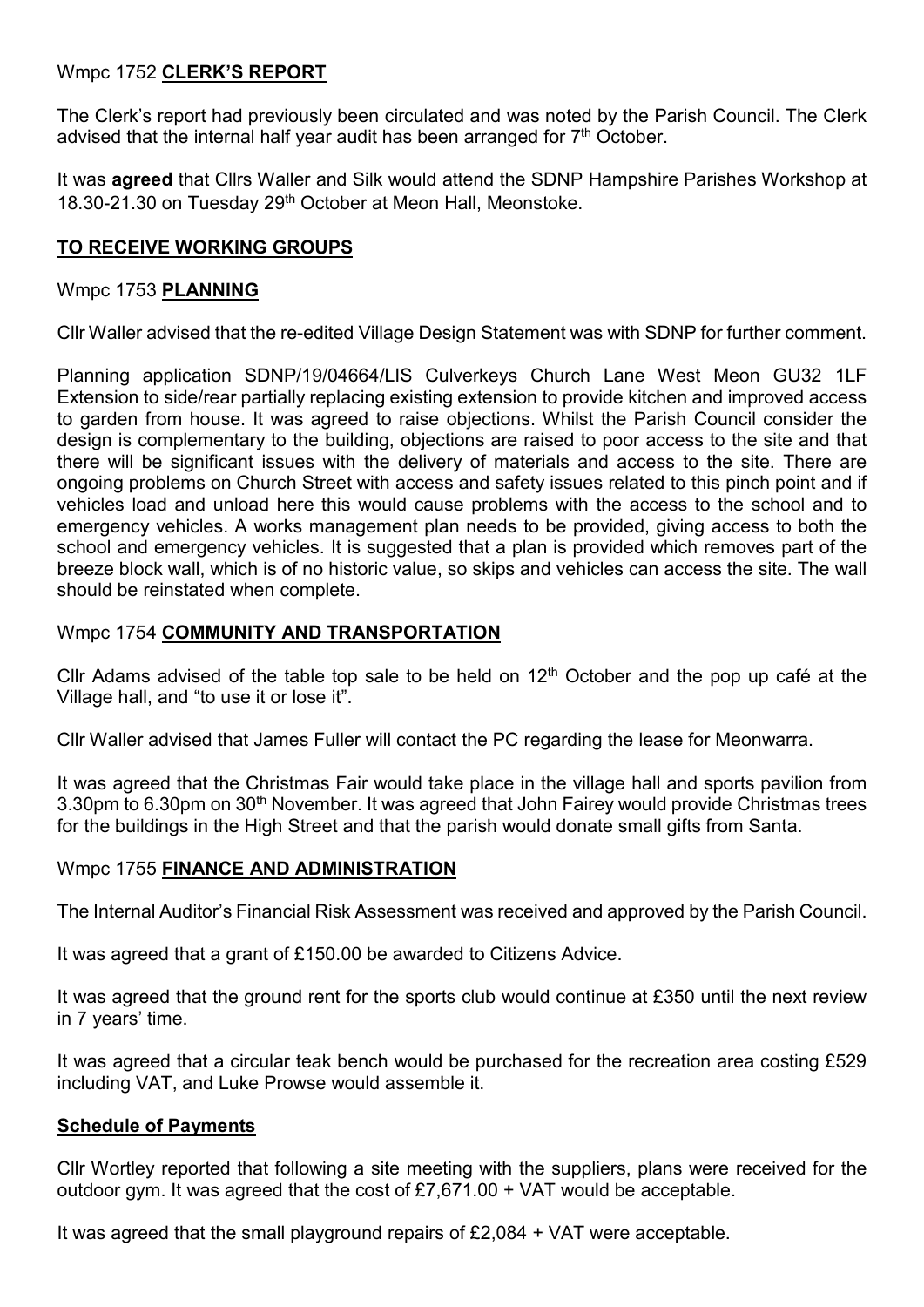| Ch 300451 Village Hall Room Fee | £61.75  |
|---------------------------------|---------|
| Ch 300452 Fair Account          | £125.00 |
| Ch 300453 Little John Audit     | £240.00 |
| Ch 300454 D Heppell salary      |         |
| Ch 300455 Expenses Clerk        | £39.09  |

#### Wmpc 1756 ITEMS TO BE CONSIDERED AT THE NEXT MEETING

Outdoor gym, work to trees on the recreation ground, Christmas Fair, river.

#### Wmpc 1757 DATES OF NEXT MEETINGS

Monday 4<sup>th</sup> November and Tuesday 3<sup>rd</sup> December, both in the Village Hall.

Meeting finished at 8.52pm

Chair ……………………….

## Appendix A

Hampshire County Council Divisional Report for West Meon Parish Council

Vision for Hampshire 2050

The vision for Hampshire for the next 30 years has been approved. Hampshire County Council (HCC) unanimously endorsed the conclusions of the Commission of Inquiry - Vision for Hampshire 2050. Cllr Keith Mans, Leader HCC said: "Our county, just like the country, is facing a time of rapid change which affects each and every one of us. From the impact of a changing climate, to the effect the digital revolution will have on the way we work, to future energy supply, there are many challenges we need to address. Ultimately, we want to secure a high quality of life for Hampshire's next generations, continuing to enjoy an attractive environment and a prosperous economy." See www.hants.gov.uk for Hampshire 2050.

HCC Budget Savings

HCC's Cabinet have agreed that officers' proposals which would allow the authority to save £80m by 2021 can now be discussed by Cabinet members at a meeting set to take place next month. 223 jobs could be lost, some care homes and libraries could be closed, residents could be charged for services that are currently free and council tax could be increased by 4% as the Council strives to balance the books. The proposals were also discussed by several select committees at the County Council last week. At this time the emphasis is on could.

Booster Vaccinations

Parents are being urged to check that their children are up to date with their pre-school booster vaccinations. As they head off to school or nursery this autumn, a Public Health England (PHE) campaign, backed by HCC, underlines the safety and importance of vaccines. It advises that children need both doses of MMR to be fully protected against measles, mumps and rubella, plus the 4-in-one booster vaccination which protects against diphtheria, tetanus, whooping cough and polio. According to figures from PHE, 89.8% of children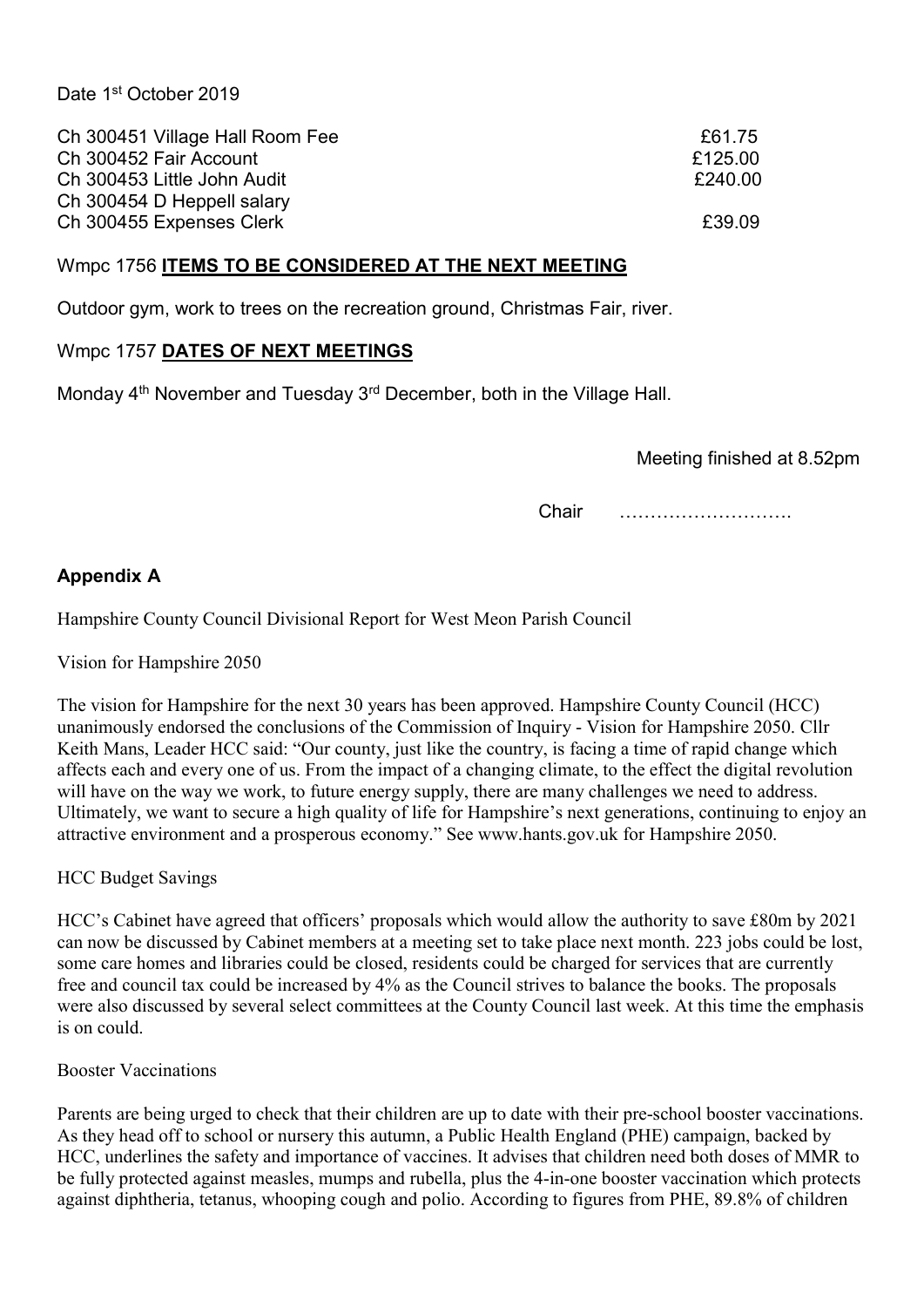in Hampshire received the second dose of MMR by the time of their 5th birthday; for the 4-in1 booster 88.7% of five-year olds in Hampshire had been vaccinated.

## Library Funding

Re the budget savings above, HCC has warned of 'significant budget reductions' to library funding. Savings proposals worth nearly £2.5 million from the library and countryside services budget form part of a raft of measures to address the Council's £80 million shortfall by 2021. The Council will have to 'think creatively' about what library customers want. This might include closures, reductions to opening times, or relocations. At this stage the proposals do not include detailed plans for any specific library, as these will come later as part of a public consultation.

## Rural Crime

HAMPSHIRE police are hosting an event aimed at the potential victims of rural crime. It will be on Sunday, 6th October at Sparsholt College, near Winchester. The event is aimed at rural residents, farmers, game keepers, river keepers, landowners and businesses that have either experienced rural crime or are at risk from it. The guest speakers are: Insp Korine Bishop (Country Watch) at 11.00 am; Mark Gammon (Crown Prosecution Service) at noon; Gareth Roberts (Hampshire County Council re fly-tipping) at 1.00 pm.

## Cllr Roger Huxstep

Member for Meon Valley Division 1st October 2019

# Appendix B

# West Meon Parish Council Winchester City Councillor Report October 2019

# 1. Changes in bin collections

Kerbside glass collection will commence next month. A separate black box is to be used for this and each householder should have received theirs by now. If any householder hasn't received their box yet then they should contact the Customer Service Centre using the online form - my glass collection box has not arrived and WCC will arrange for one to be provided. There may be changes to collection days and details can be found following the link https://www.winchester.gov.uk/bins. Calendars and instructions for householders on the arrangements for changeover to their new collection day after Tuesday 1st October have been sent out through the post and should arrive on 30th September or 1st October. However, West Meon will be remaining as a Friday collection, as now. The timetable for the month ahead is as follows:

- Friday 4th October Refuse and garden waste
- Friday 11th October Recycling
- Friday 18th October Refuse and garden waste

Friday 25th October Recycling and glass collection

So the first collection of glass in West Meon will be on Friday 25th October. The new black box should be put out with the recycling bin in the usual location. As always with a change in collection days there is a oneoff adjustment for householders if they switch to a new day, and although the Council have tried to keep this as simple as possible, lots of queries from householders on what this means for them are expected. The Customer Service Centre and waste client team have been working closely together to plan for this and extra resources are in place for handling the expected high volume of enquiries. There is an online 'when is my bin collected' banner planned for the front page of the website to enable residents to easily check their day. For specific queries and additional information, please go to https://www.winchester.gov.uk/waste-recycling The transitional arrangements should ensure that no householder has any problem with a build up of extra waste even if their new collection day means a one off delay as they switch to a new day – provided they